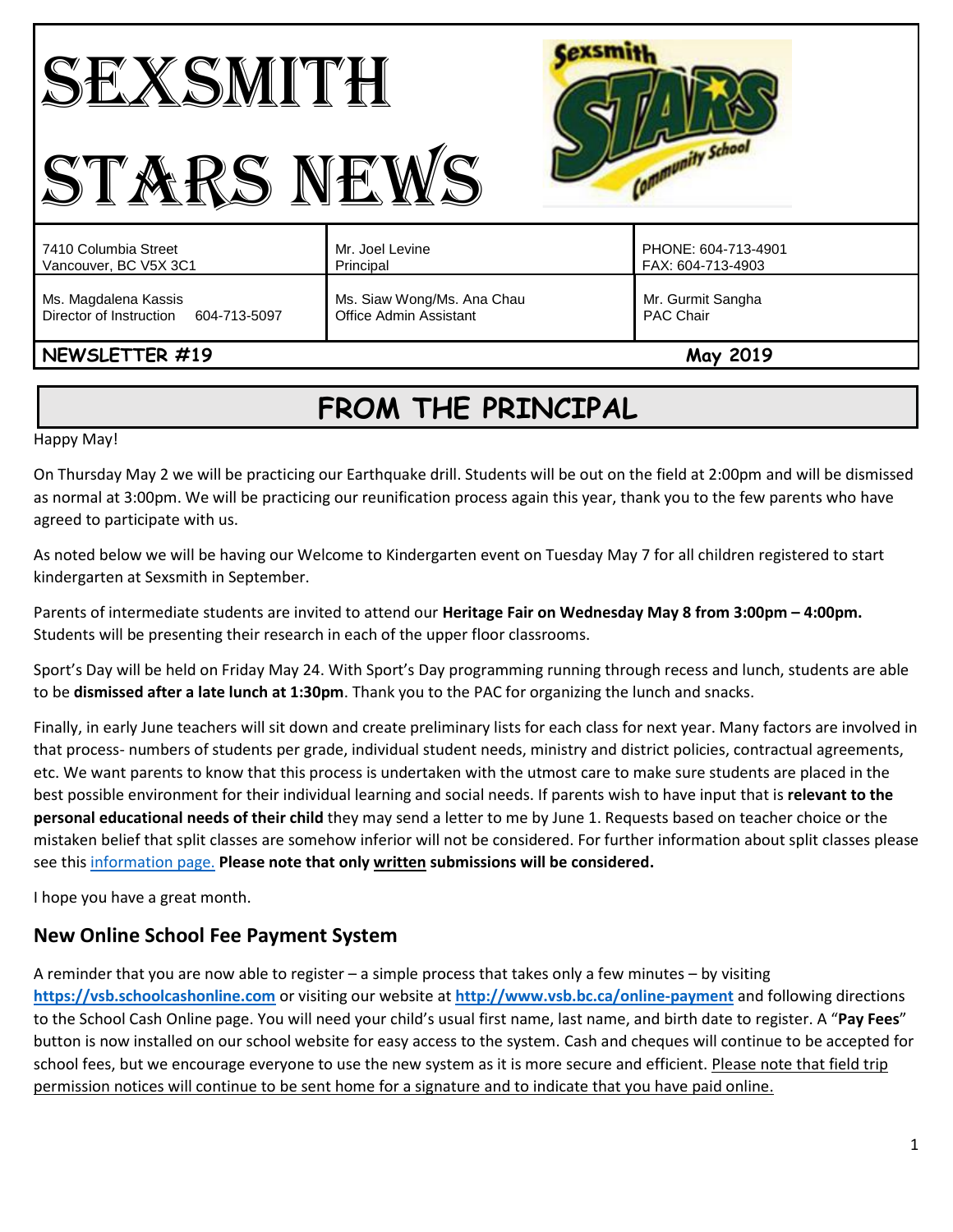# **PAC Gift Card Fundraiser**

A reminder that gift cards can be purchased all year long and a percentage will be given to Sexsmith for future school projects. There is no additional cost to the purchaser. Please use this link:<https://www.fundscrip.com/Sign-Up.aspx?IID=2CBHHR>

## **Welcome to Kindergarten**

On Tuesday May 7, Sexsmith will host our annual Welcome to Kindergarten event. Registration starts at 10:30am, with the program starting just before 11:00am. This is a government sponsored program to introduce school readiness skills to our incoming kindergarten students. Participants rotate through several stations doing activities and receive a bag of materials to take home to practice over the summer. The Vancouver Public Library and the South Community Health Centre will both be available to present information. The program is open to all kindergarten students registered at Sexsmith for September 2019. Please RSVP by contacting the office at 604 713-4901 or email [studentrecordssexsmith@vsb.bc.ca.](mailto:studentrecordssexsmith@vsb.bc.ca)

#### **Ongoing Pick Up and Drop off Concerns**

- **1. Please do not go past the roundabout adjacent to our parking lot when dropping off or picking up students and do not park in the limited spots we have available for school staff.**
- **2. We have had several complaints that parents are stopping on 59th and blocking traffic as they drop off their child as well as having their child cross between cars. Children must not be crossing the road in the middle of the street. Please remember to go slow and respect traffic and parking rules at all times, particularly when dropping off and picking up students.**

#### **PAC News**

The PAC meeting was held on Thursday, April 25 at 6:30pm. Several parents attended. Minutes will be posted on the "Families" tab of the school website under "[Parent Advisory Council](https://www.vsb.bc.ca/schools/jw-sexsmith/Families/Parent-Advisory-Council/Pages/default.aspx)". The PAC AGM will be held on Thursday June 13 @ 6:30pm in the library. All parents are welcome to attend**. Online volunteer lists are now available to sign up [here.](https://www.vsb.bc.ca/schools/jw-sexsmith/Families/Volunteer/Pages/default.aspx?rf=60dffc84-32f0-4e6d-91f4-029ada54abc9)** Volunteers can communicate any issues with the coordinator by clicking on the blue button below the sign-up sheet labelled "Contact the sign-up sheet manager". As well, if you would like to contact PAC please email [sexsmithvolunteers@gmail.com.](mailto:sexsmithvolunteers@gmail.com)

# **One Day Tie-dye workshop for grades 3-6 Thurs. May 30**

The Community Schools Team is offering a one day Tie-dye workshop for students in grades 3-6 Thursday May 30 from 3- 4:15pm. Cost is \$10. Registration information will be distributed on Tuesday May 7.

#### **Royal Soccer Club Summer Soccer Programs**

The Royal City Soccer Club, a registered non-profit community organization, is proud to host their 27<sup>th</sup> annual popular grassroots summer soccer day camps. The program is designed to promote personal development, team building and of course, FUN! Uniquely designed to offer a soccer focus in the morning and a leisure swim with other organized activities in the afternoons to all children aged 5-13, the program operates during all weeks in July and August. Check out the website at [www.royalsoccer.com](http://www.royalsoccer.com/) for more information or call 1-800-427-0536. (Please note that this program is not affiliated with the Vancouver School Board – this notice is shared with parents as a courtesy)